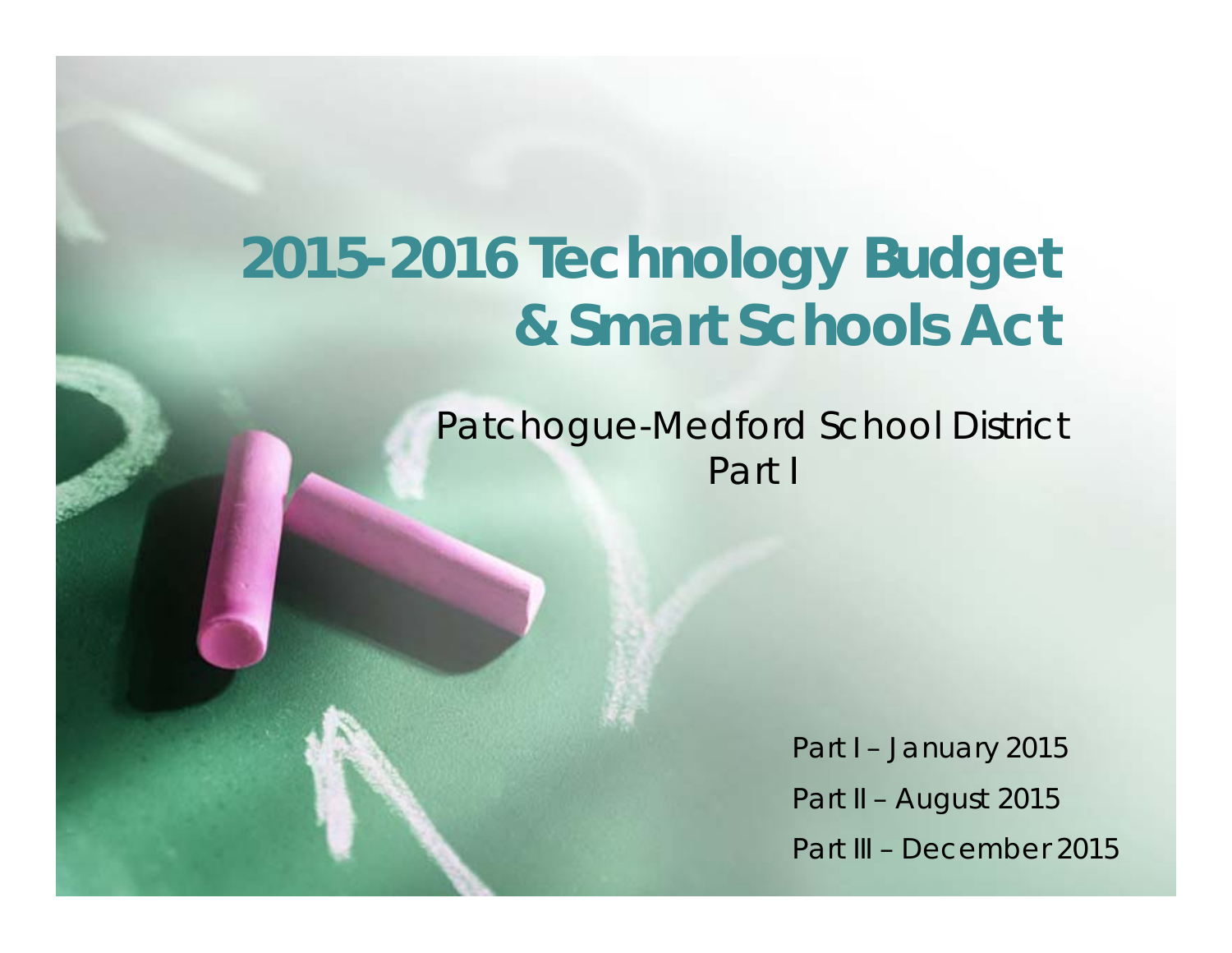## Overview of Smart Schools Act

- • The Smart Schools Bond Act was passed as part of the New York State 2014-15 Enacted Budget.
- • The Smart Schools Bond Act authorized the issuance of \$2 billion of general obligation bonds to finance educational technology and infrastructure to improve learning and opportunity for students throughout the State.
	- Each school district will receive an allocation of the \$2 billion Smart Schools that is proportionate to the district's share of total formula based school aid in the 2013-14 school year.

•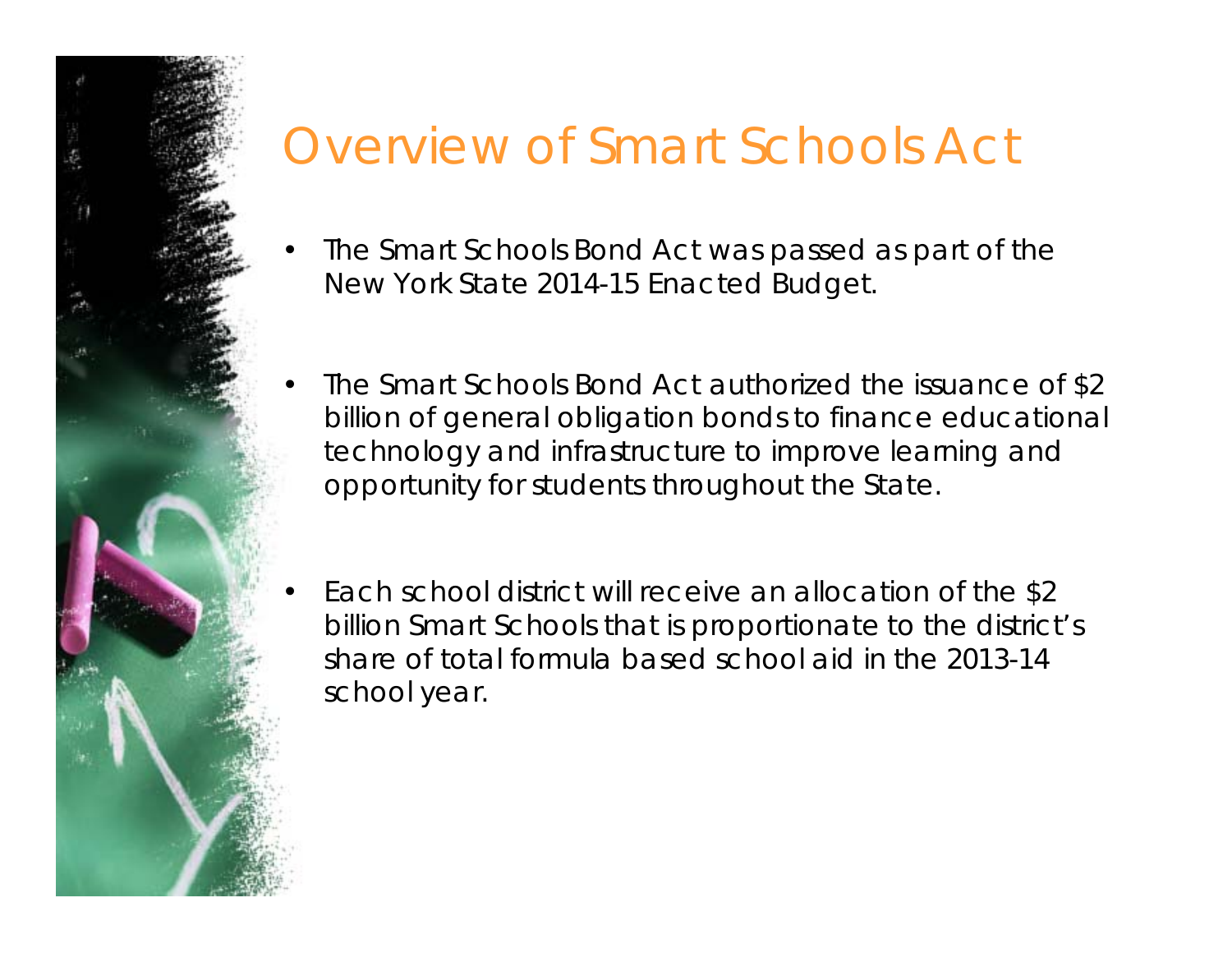## The Purpose of the Smart Schools Act

- • Advance the use of technology in public and non-public schools and close the digital divide by improving internet access and wireless connectivity.
- •Acquire Learning Technology equipment, devices, or facilities
- Construct, enhance and modernize educational facilities pertaining to Pre-Kindergarten programs and instructional space
- •Install high-tech security features in school buildings.

•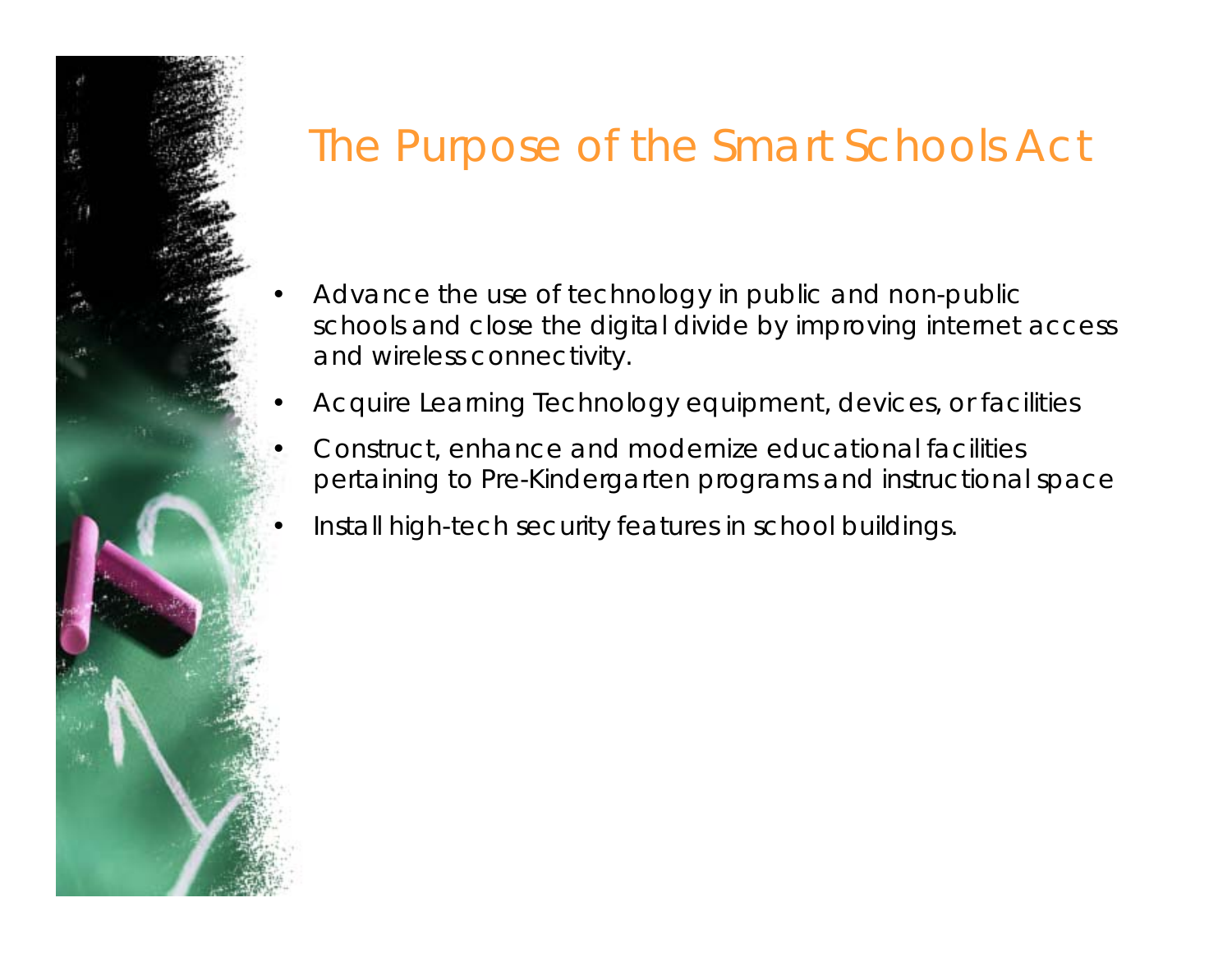## Allocation for Patchogue-Medford

•

- • Of the \$2 Billion available to New York State, the Patchogue-Medford School District is scheduled to receive **\$ 6,047,604**
- Funds can be spent over multiple years, by following application procedures and with appropriate state approval.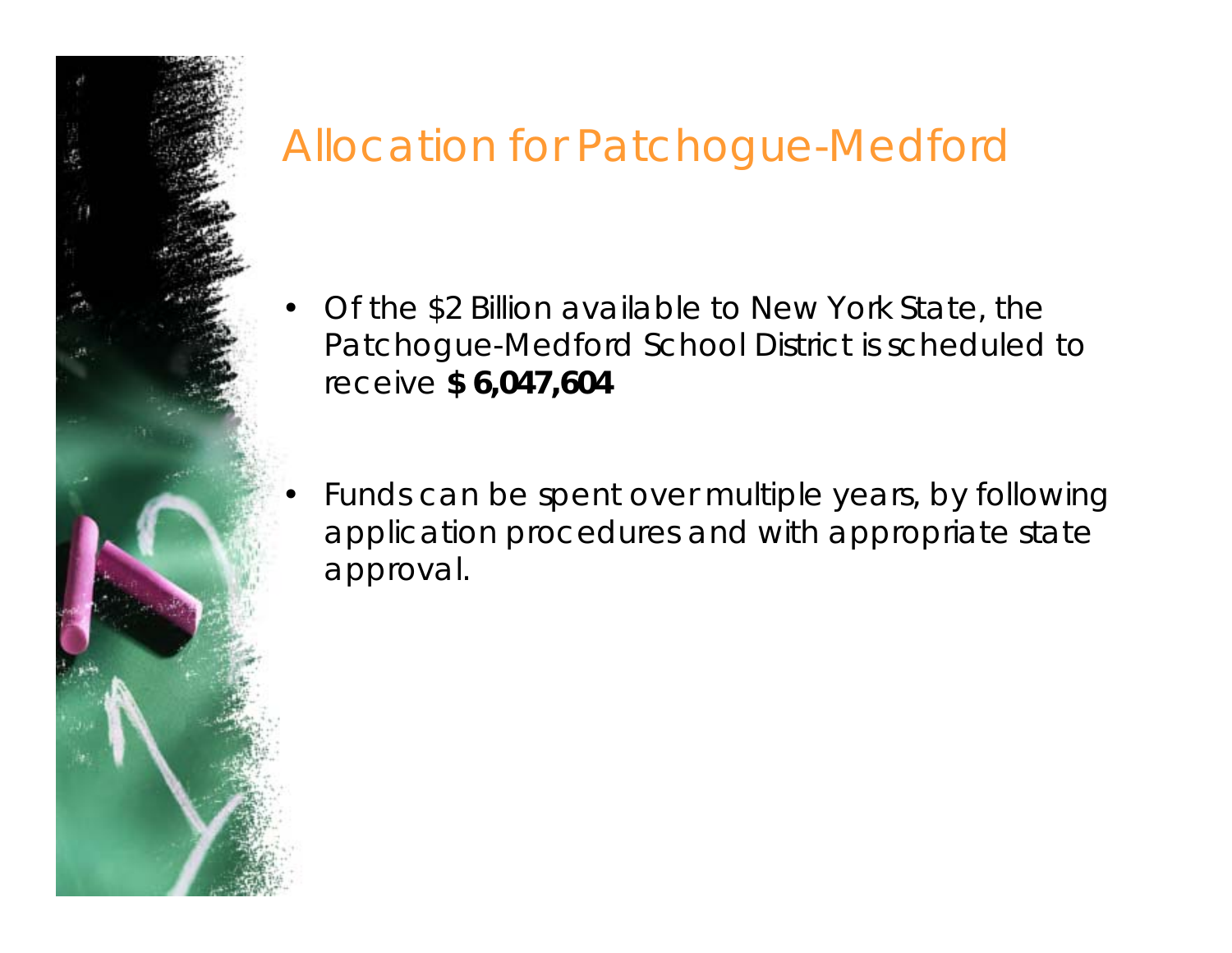## Eligible Technology Items

- • Instructional technology equipment, including but not limited to, Interactive Whiteboards, servers, desktop, laptop or tablet computers;
- • High speed broadband network & wireless connectivity;
- • Capital projects that may expand or enhance instructional space for Pre-K programs;
- • Acquire new or additional security features; including video surveillance and physical access controls.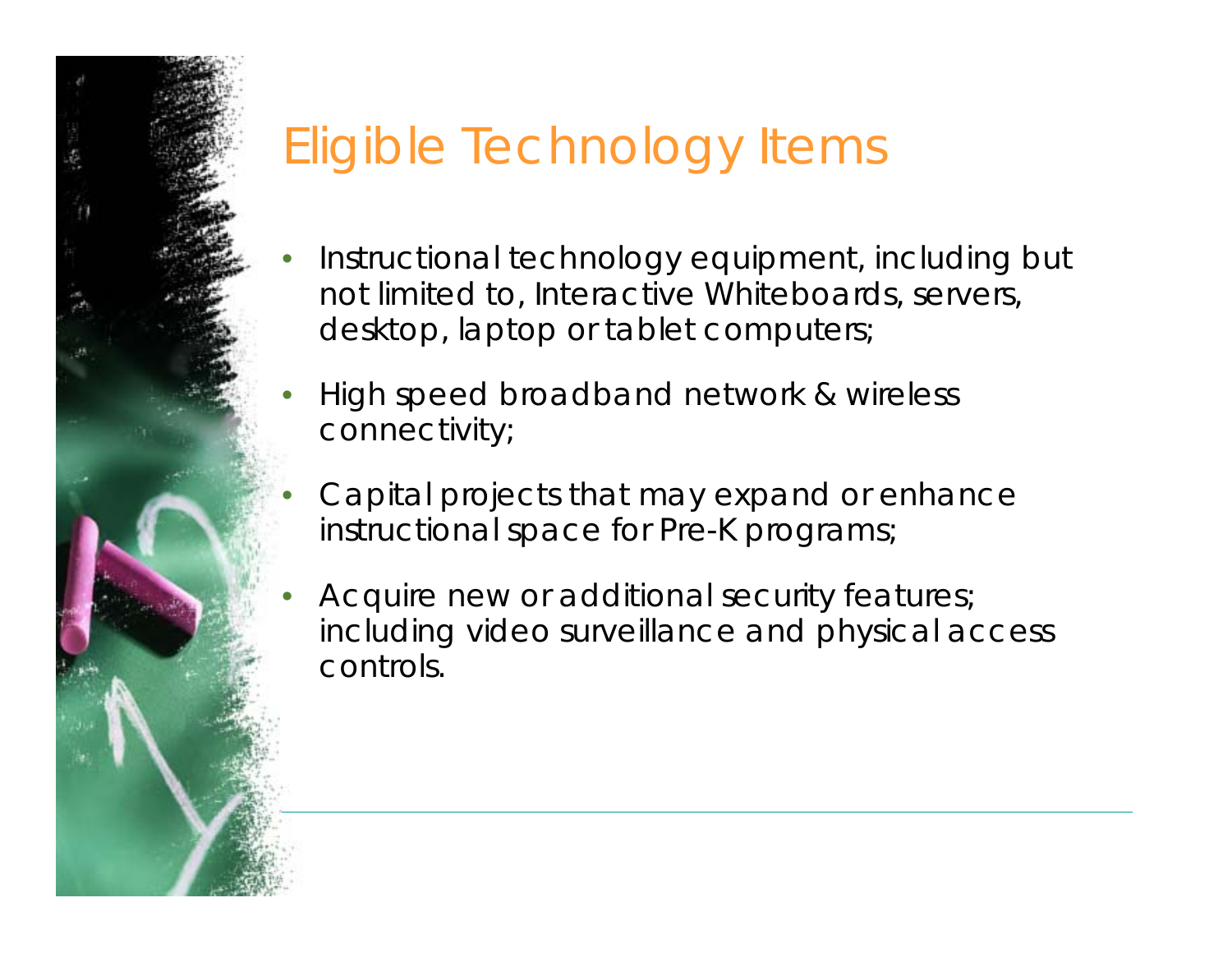

# What is required?

- Updated District Technology Plan.
	- •*The district's current technology plan is valid through 2017.*
	- • *The supplemental Technology Replacement Plan was developed by the Technology Committee and identifies equipment replacement needs through the year 2018*
	- The district must submit a Smart Schools Investment plan to be reviewed and approved by the Smart Schools Review Board.
		- • *School districts are required to consult with parents, teachers, students, community members, and other stakeholders when developing the plan.*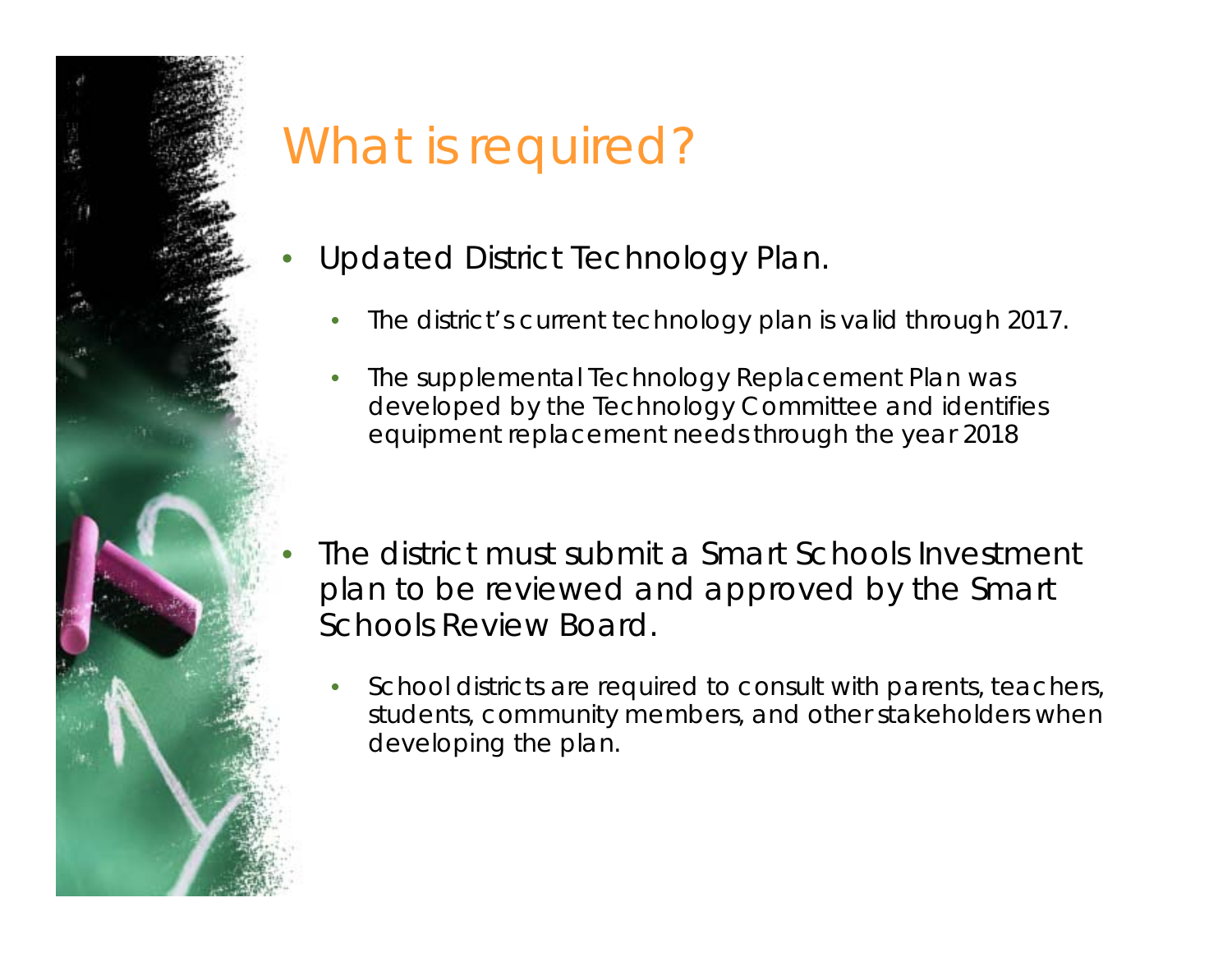## **Smart Schools Act Presentation**

## Patchogue-Medford School District Part II

August 2015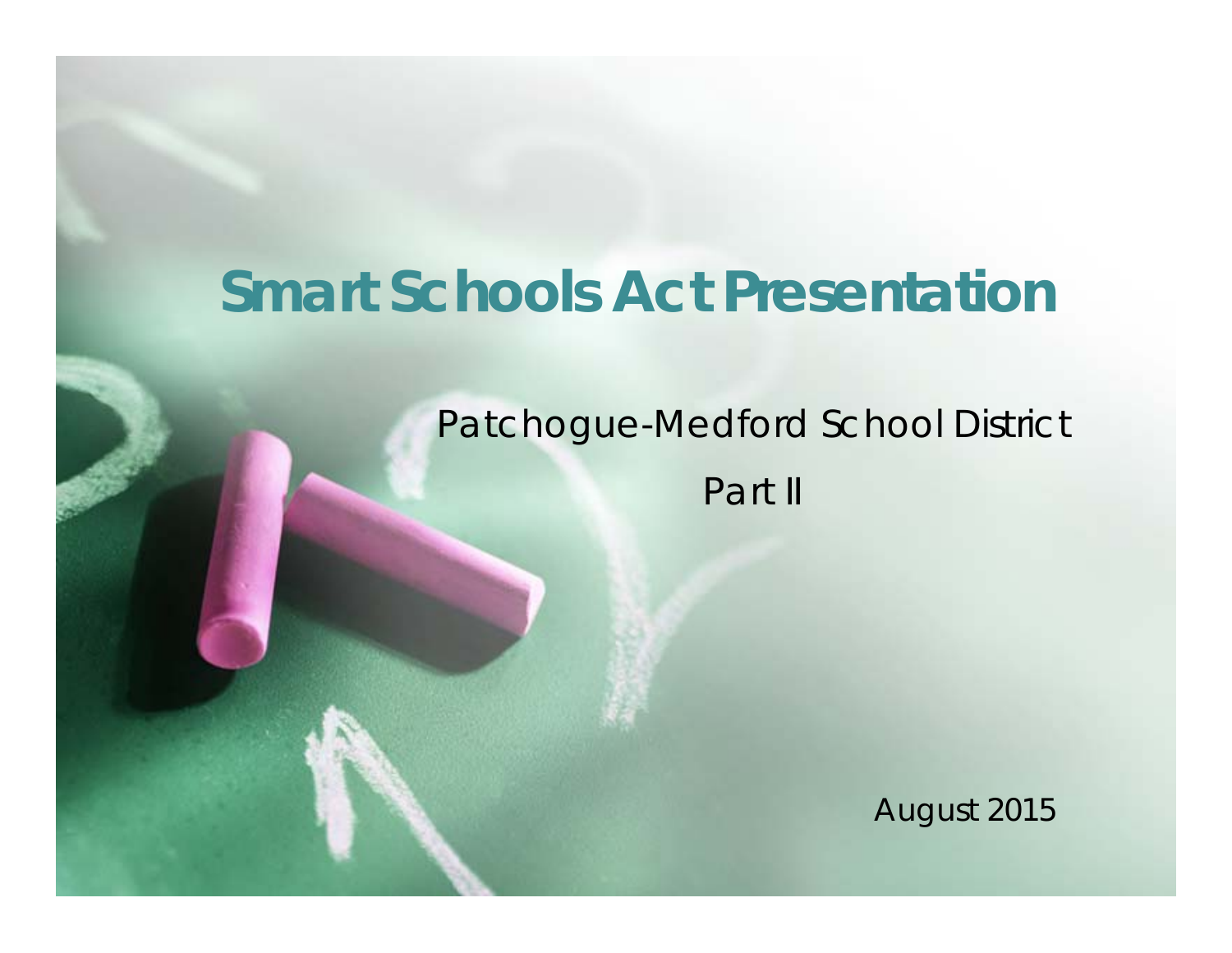## **Updated Information Provided**

SED recently released guidance on procedures for applying for funds, which includes submission of the following:

- **Technology Plan Survey** 
	- *Provides a snapshot of the districts current technology plan and related elements that may be referenced in the Investment Plan. Purchasing plans within the Technology Plan Survey should be congruent with use of the Smart Schools Funds.*
- Smart Schools Investment Plan (SSIP)
	- ➤ *Guides districts on submitting required information and their intentions to utilize the Smart Schools Funds, including the numerous factors pertaining to district stakeholder involvement, district bandwidth, purpose of funds, infrastructure, wireless, security, etc.*

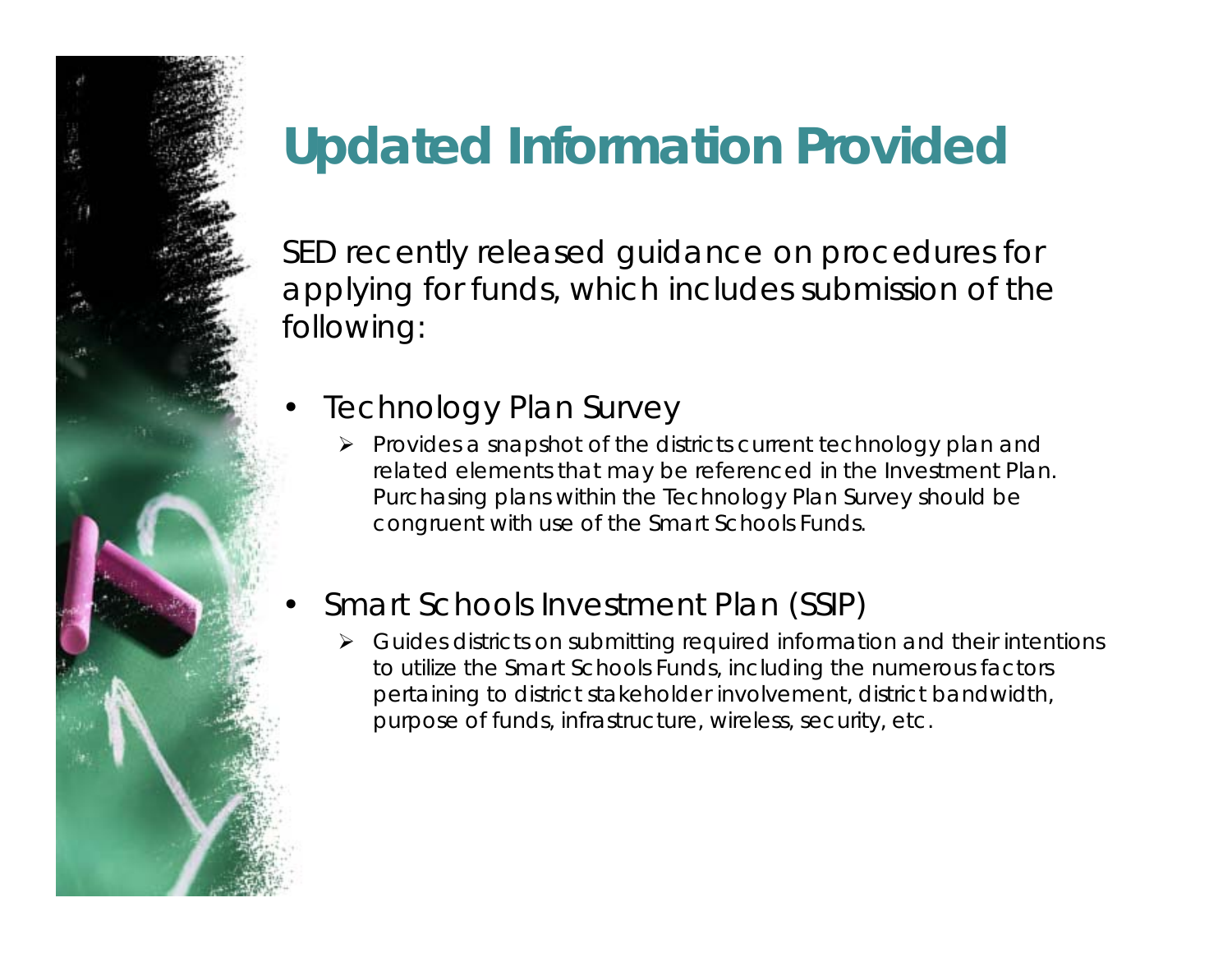## **Investment Plan Requirements**

- Stakeholders required for development of investment plan
	- $\blacktriangleright$ *Parents*
	- $\blacktriangleright$ *Teachers*
	- $\blacktriangleright$ *Students*
	- *Community members*
	- $\blacktriangleright$ *Non public schools*

#### • Infrastructure Requirements

- *Adequate infrastructure must be in place based on specifications provided within the Investment Plan guidance and FCC*
- ➤ *100 Mbps per 1000 students*
- **Sustainability** 
	- *District must demonstrate long-term plan to physically maintain investments and associated costs.*
- Device Allocations to Non-Public Schools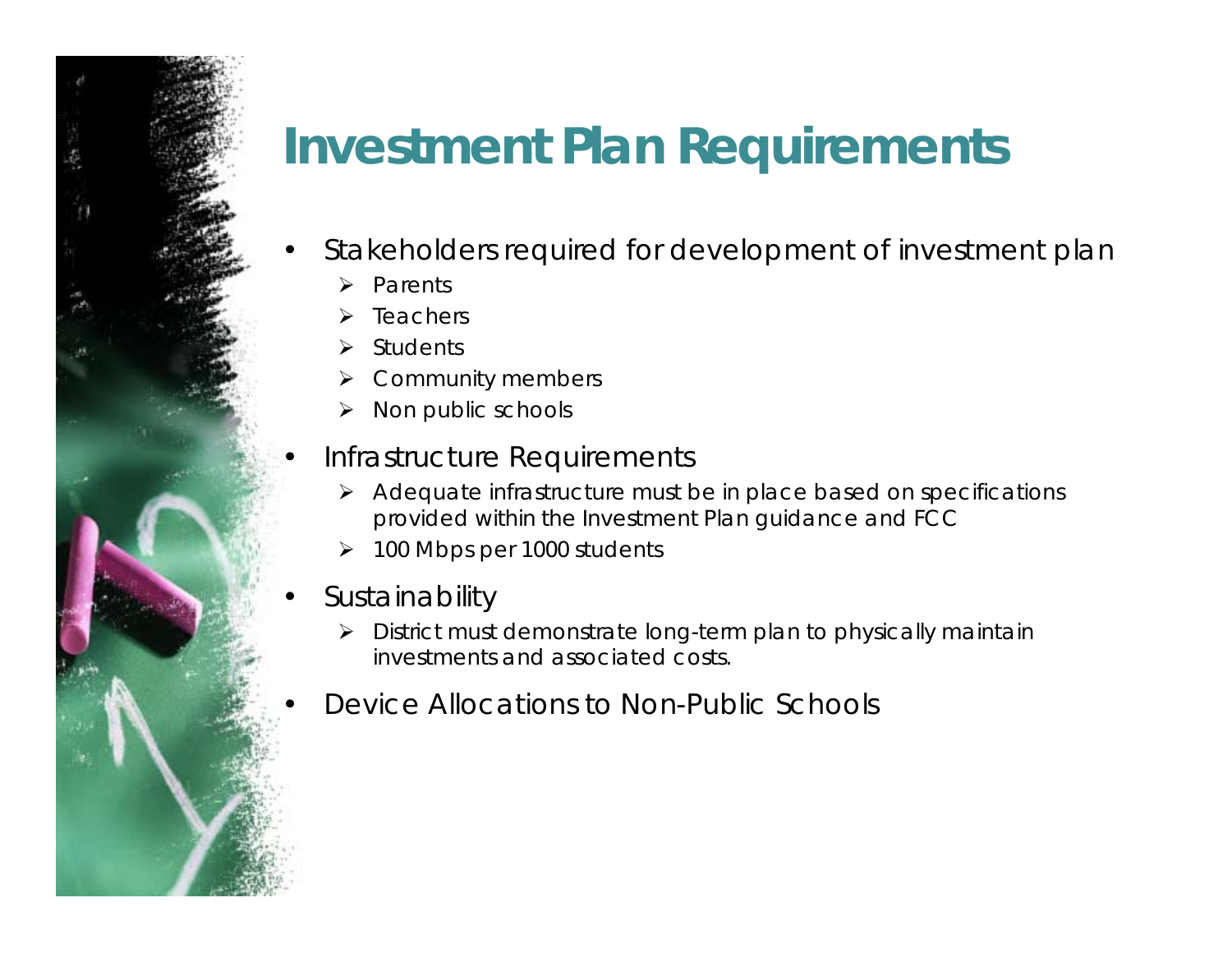## **Allowable v. Non-Allowable**

- Allowable Items
	- *Devices (Eno Boards, Servers, Computers & Other instructional technologies).*
	- *Broadband, Wireless and Infrastructure*
	- *Pre-K Educational Facilities*
	- *High-Tech Security Features*
	- Non-Allowable Items
		- *Tech support staff or services*
		- *Professional development*
		- *Internet Bandwidth*
		- *Software & Subscription services*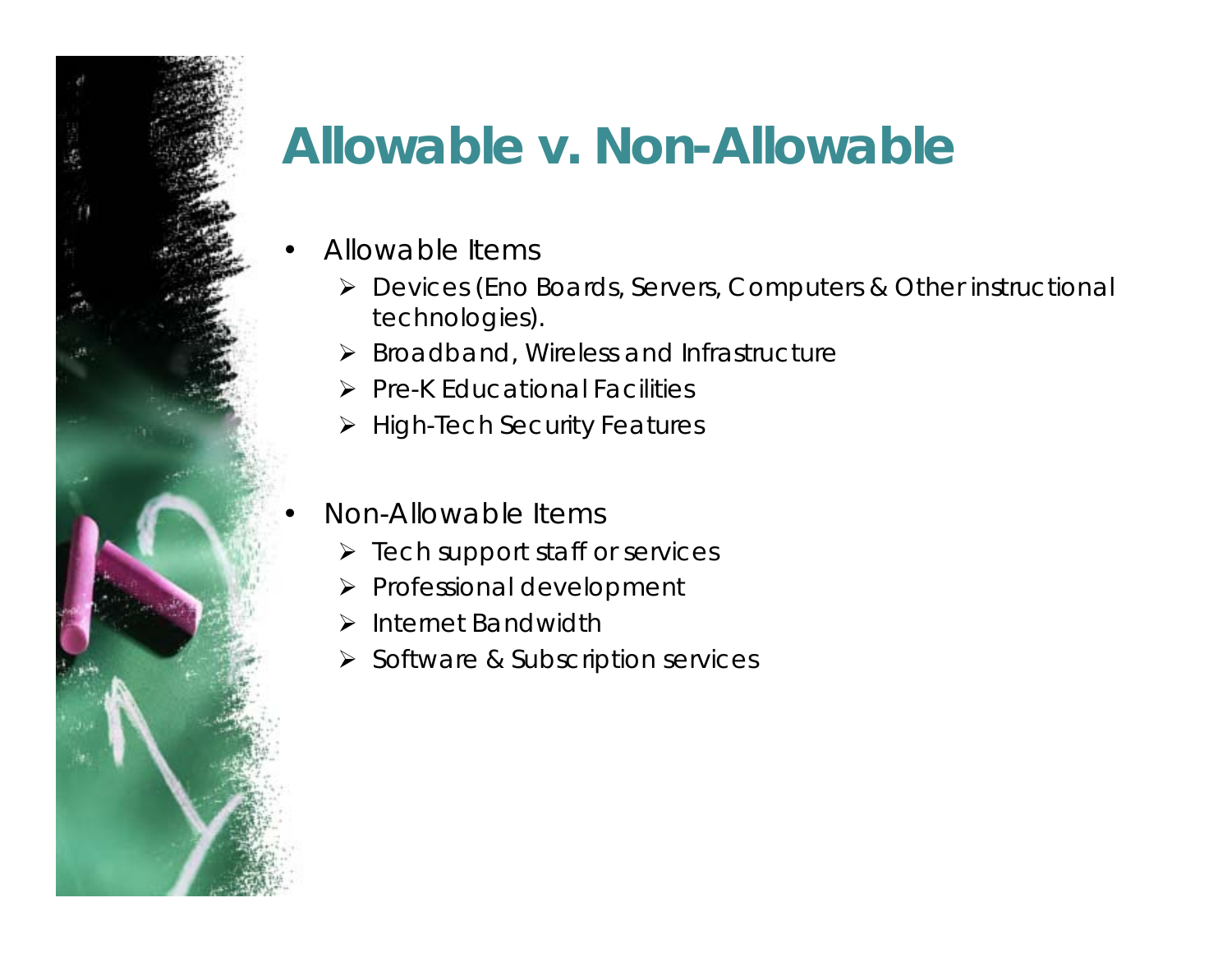## **Considerations**

- No time frame on expending funds
	- *Plan can be amended, but must follow similar approval process and steps*

### • Initial Needs

- *Reference current Technology Replacement Plan* 
	- Teacher Macbooks
	- •iMac and PC Computer Labs
	- •High School Cisco Infrastructure
	- •Eno Board Projectors
	- Scholastic Labs
- $\blacktriangleright$  *Additional Considerations* 
	- Elementary Library Laptop Carts
	- •Expand / Upgrade Wireless Network
	- Additional Technologies to be determined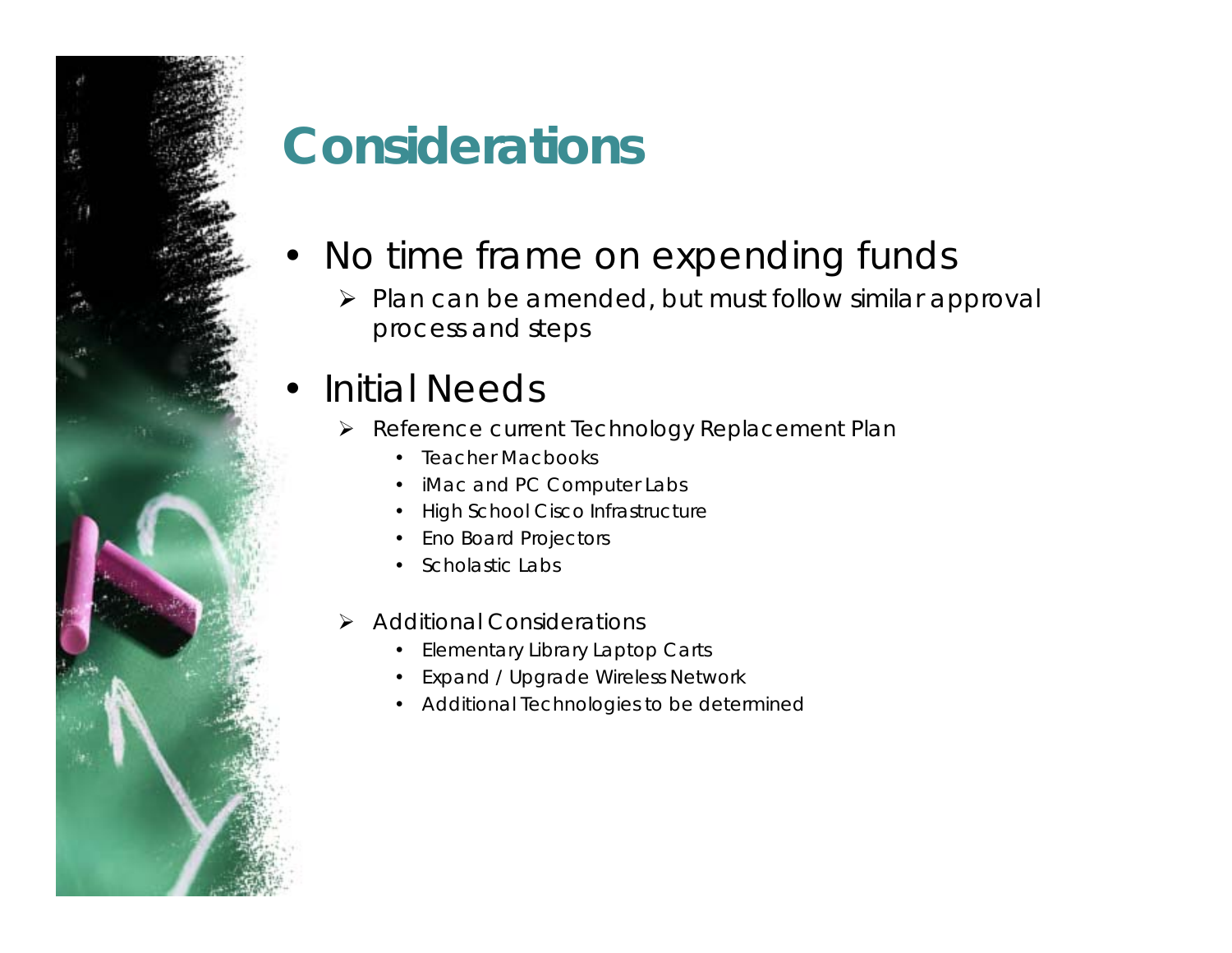# **Capital Projects**

- Eligible Capital projects
	- *Hi-speed broadband or wireless connectivity*
	- *Connectivity infrastructure investments*
	- *Pre-Kindergarten expansion space*
	- *High-tech security measures*
	- Non-Eligble Items:
		- *Operating expenses*
		- *Leased Equipment*
		- *Recurring costs*
	- Application process
		- *Requires preliminary approval from Office of Facilities Planning before submitting investment plan*
		- *Expedited approval is available for select projects*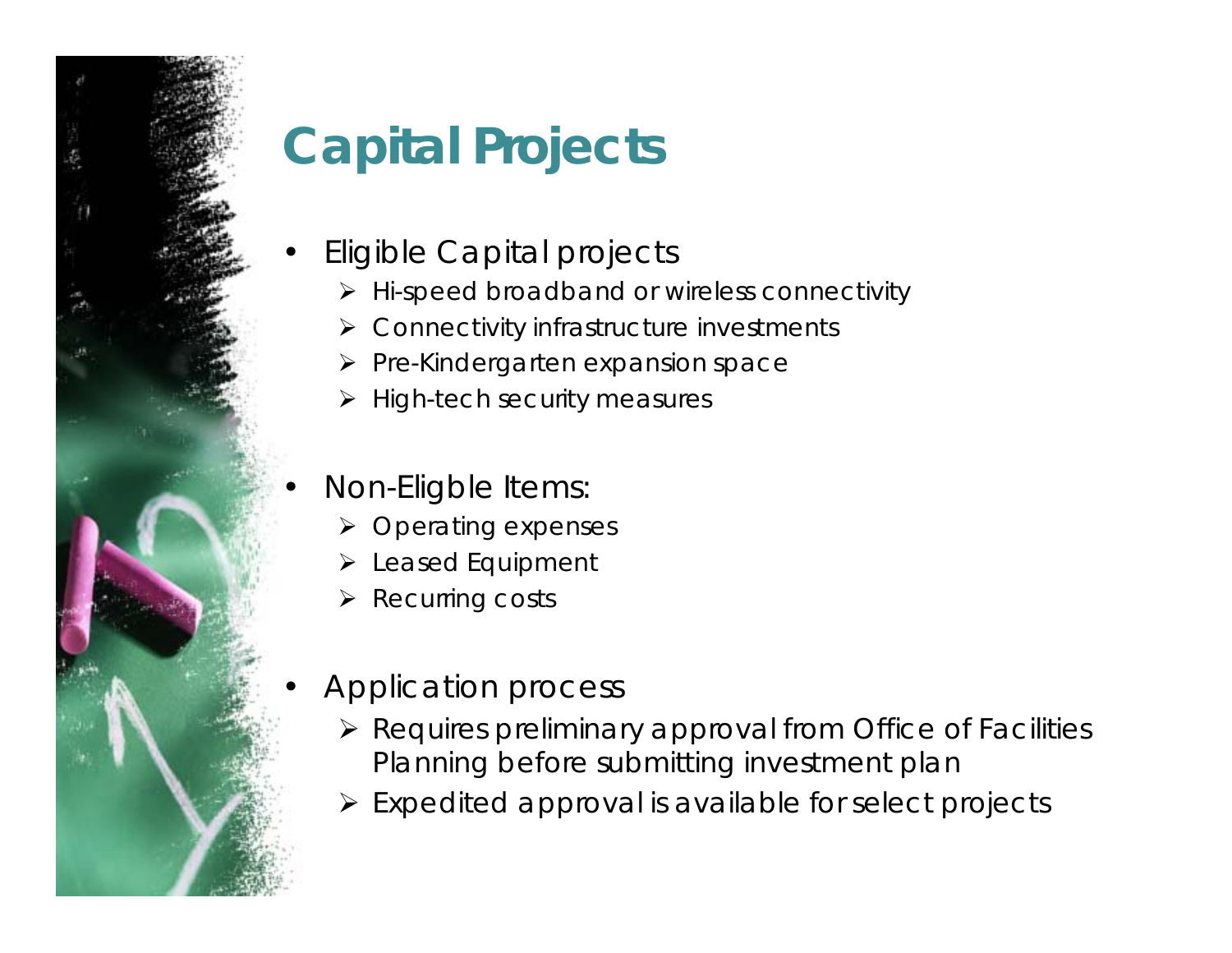## **Requirements & Proposed Timeline**

#### • Required Steps for Approval of Investment Plan

- ➤ *Board Approved Preliminary Investment Plan*
- ➤ *Preliminary Investment Plan posted to district website for 30 days*
- ➤ *Board Meeting Hearing to allow for stakeholder comment*
- ➤ *Board approval of Final Plan and Post on District website*
- ➤ *Submit Plan via NYSED Business Portal*

*\* Investment plan amendments may require similar steps* 

#### • Timeline

- ➤ *August – Tech Plan Survey submitted to BOCES*
- ➤ *September- Establish Smart Schools Bond committee with Board approval*
- ➤ *September – Begin Development of Preliminary Investment Plan*
- ➤ *October 16, 2015 – Tech Plan Survey due to NYSED Business Portal*
- ➤ *October – Complete Preliminary Investment Plan*
- ➤ *November – Present Preliminary Plan to Board of Education for approval*
- ➤ *December – Board Hearing for Plan / Final Plan presented to Board of Education*
- ➤ *January – Final Investment Plan submitted to NYSED*
- ➤ *January / February – Purchase Technologies upon NYSED approval*
- *\* Timeline will vary for Capital Projects*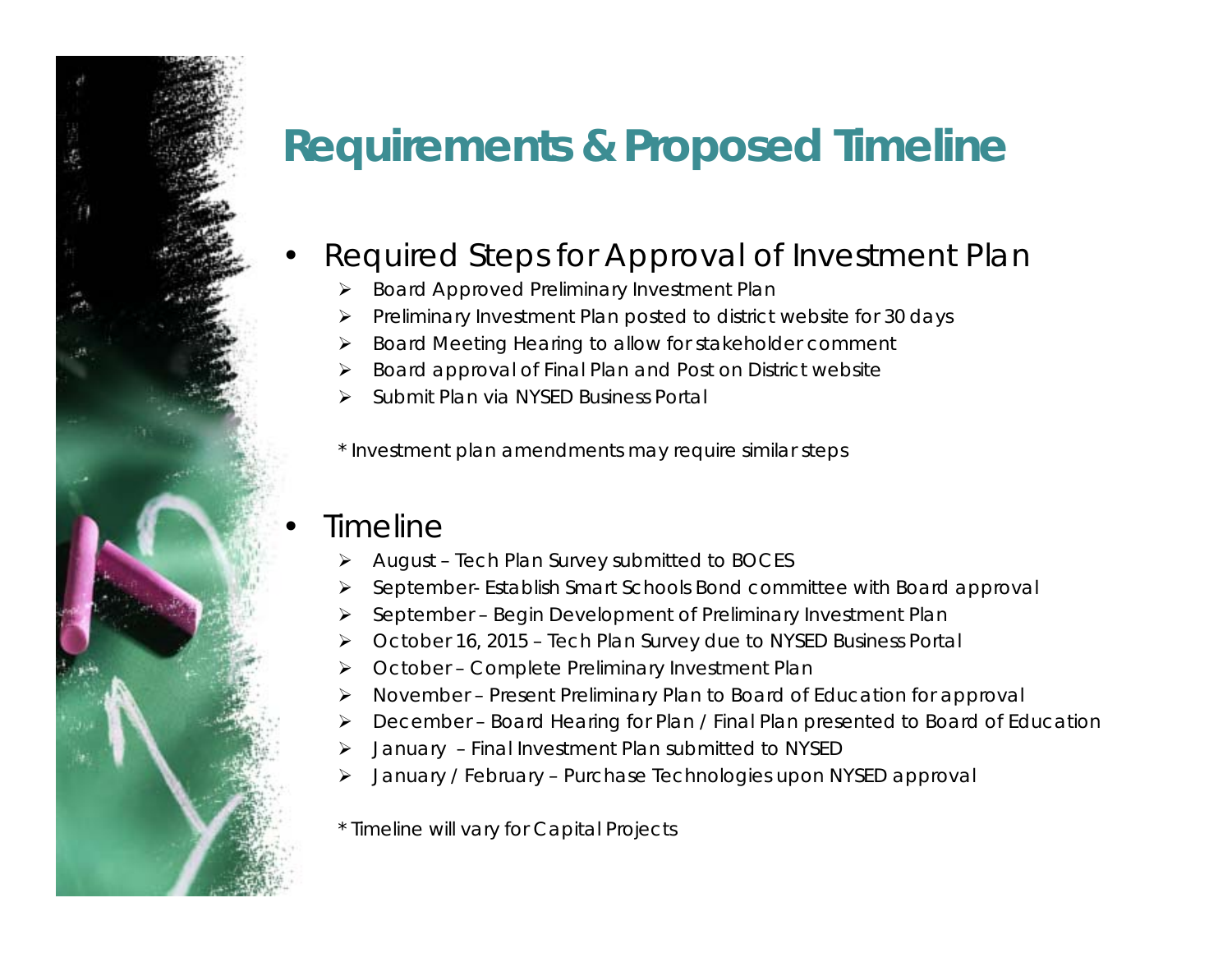## **Smart Schools Act Presentation**

#### Patchogue-Medford School District

Part III

December 2015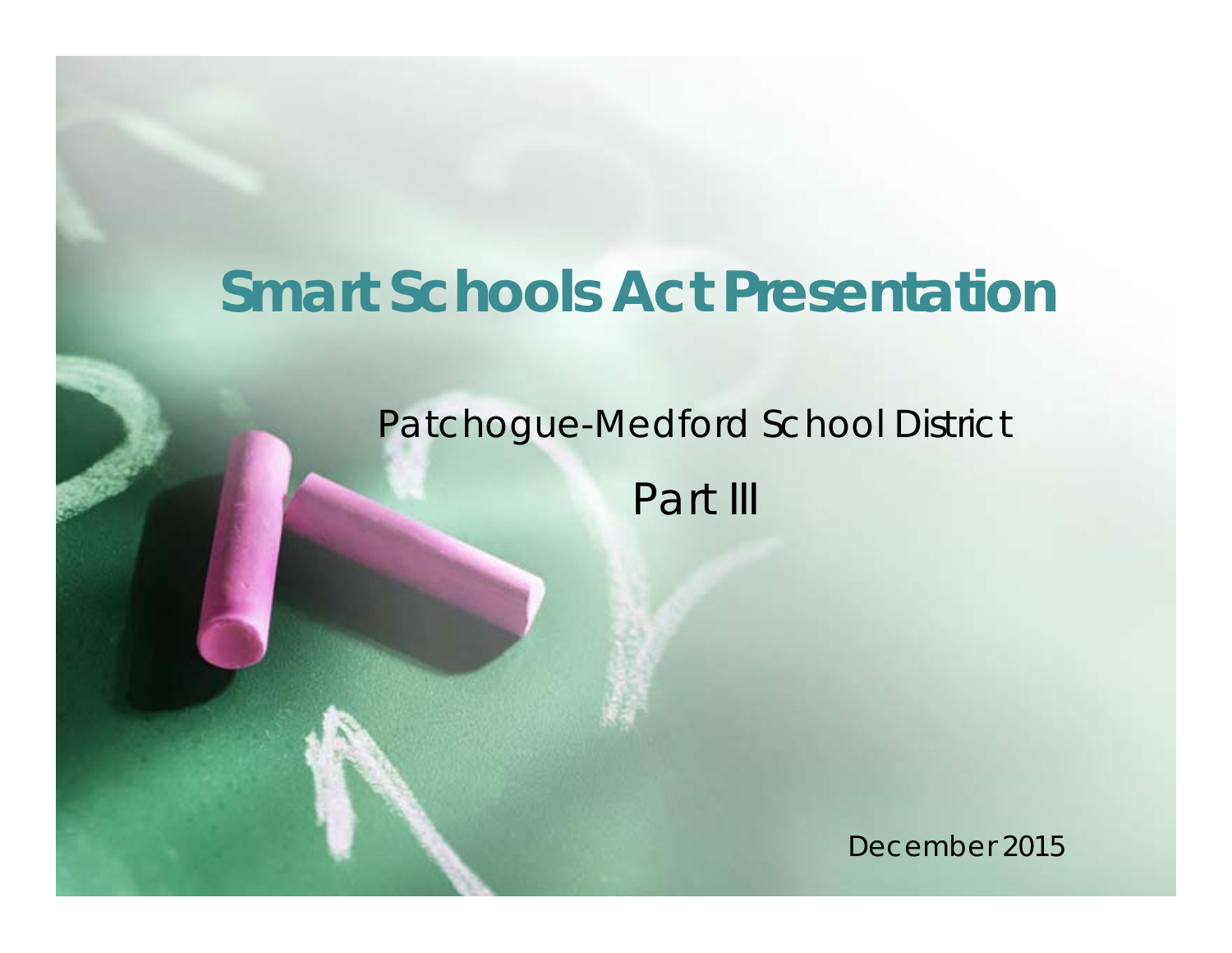### **SSIP Requirements & Timeline 1st Submission**

- Required Steps for Approval of Investment Plan
	- ➤ *Board Approved Preliminary Investment Plan* In progress *In progress*
	- ➤ *Preliminary Investment Plan posted to website for 30 days* Post Meeting
	- ➤ *Board Meeting Hearing to allow for stakeholder comment In Progress*
	- ➤ *Board approval of Final Plan and Post on District website January BOE Mtg.*
	- ➤ Submit Plan via NYSED Business Portal **Post Jan. Meeting**

#### **Timeline**

- $\checkmark$ *August – Tech Plan Survey submitted to BOCES*
- $\checkmark$ *September- Formed Smart Schools Bond committee with Board approval*
- $\checkmark$ *September – Development of Preliminary Investment Plan*
- $\checkmark$ *October 16, 2015 – Tech Plan Survey due to NYSED Business Portal*
- $\checkmark$ *December – Preliminary Investment Plan Completed*
- $\checkmark$ *December – Present Preliminary Plan to Board of Education for approval*
- $\checkmark$ *December – Board Hearing for Plan (December 21st Board of Ed. Meeting)*
- $\checkmark$ *January – Present Final Plan to Board of Education*
- $\checkmark$ *January – Submit Final Investment Plan to NYSED*
- ✓ *February/March – Purchase Technologies upon NYSED approval*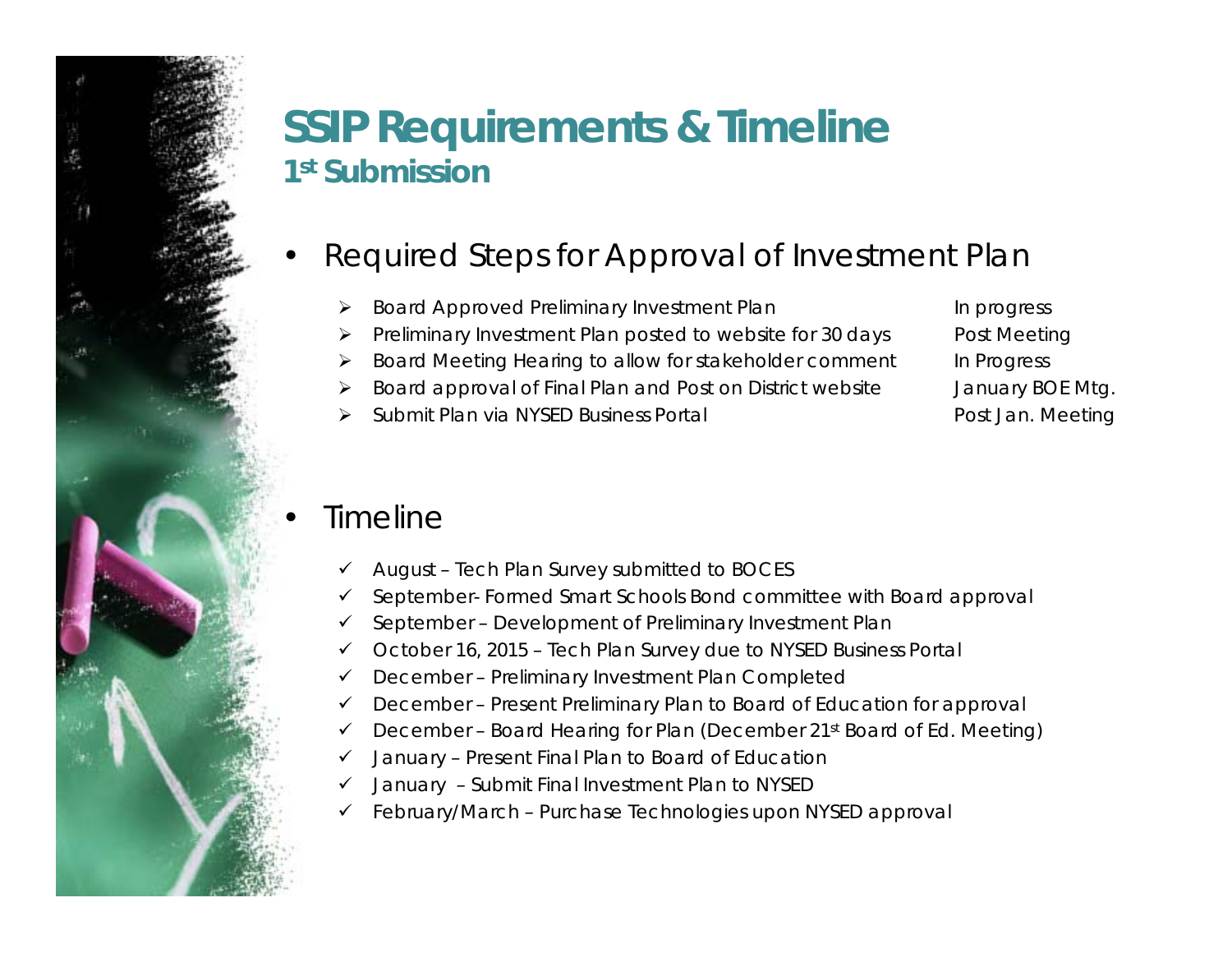# **Developing the Preliminary SSIP**

- A collaborative approach
	- *Monthly meetings with Technology Committee* 
		- Enlist the feedback of all committee members
		- Includes all required stakeholders
	- *Evaluate district's immediate technology needs*
	- $\checkmark$ *Dialogue with non-public school representatives*
	- $\checkmark$ *Consultations with architects for capital projects*
	- Adhere to guidelines for Smart Schools Investment plan
		- *Align investment plan with district technology plan*
		- $\checkmark$ *SUNY/CUNY representative*
		- *Internet access speed requirements*
		- $\checkmark$ *Non-public school cost allocations*
		- *Evaluate infrastructure and sustainability*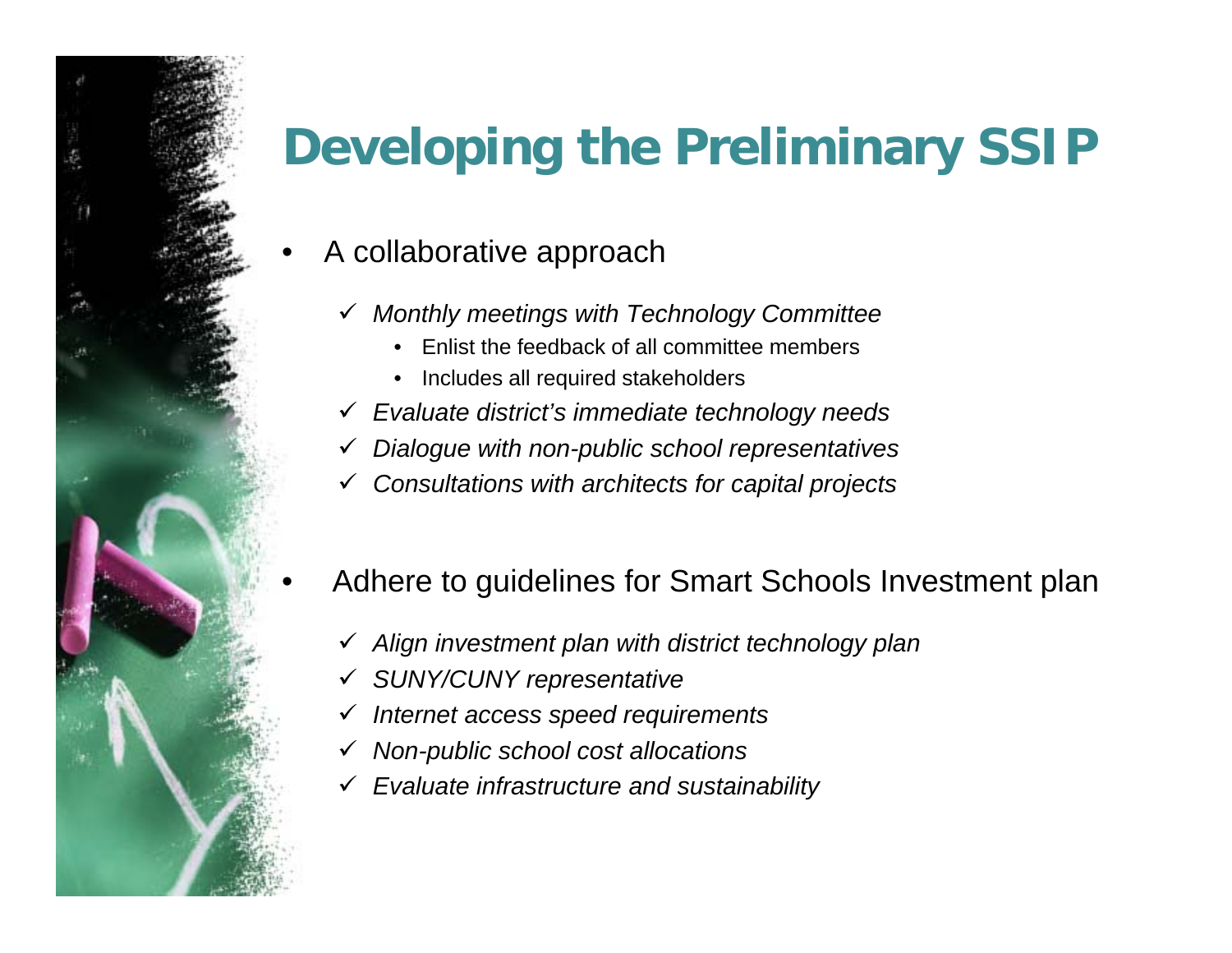## **Proposed Purchases**

### **School Connectivity**

- *High School Network Infrastructure* 
	- Improves network performance to wired devices
	- Scalable for future connectivity demands

### • Classroom Learning Technologies

- *Based on Technology Replacement Plan and building needs* 
	- Teacher Laptops
	- Elementary Library Laptops
	- Select Classroom and Scholastic Lab upgrades
	- Computer Labs due for replacement
	- HS Media Arts Computer Labs

Total Proposed Cost for 1<sup>st</sup> Submission: \$2,038,449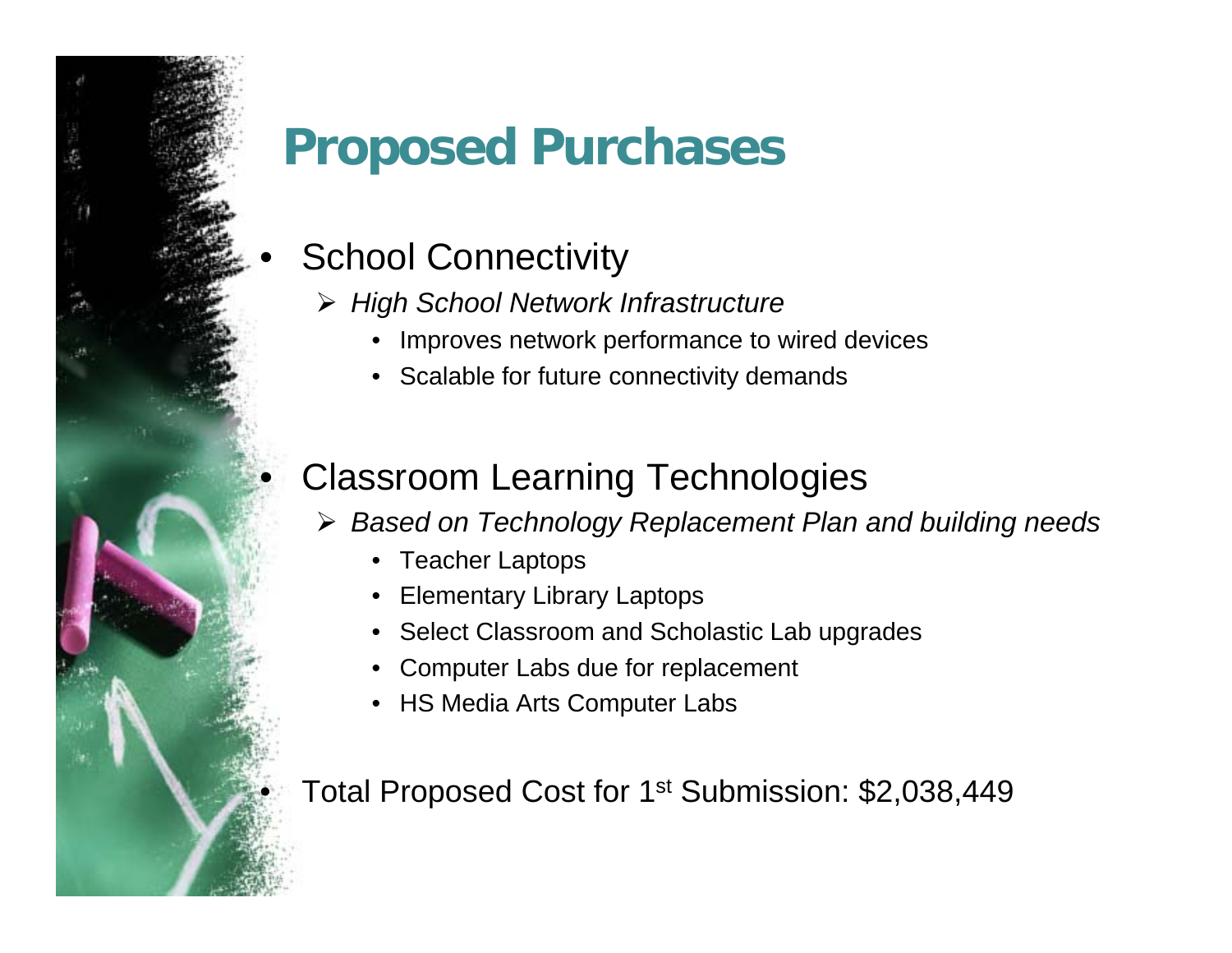

# **Next Steps**

- •Post Preliminary SSIP on website for 30 days
- • Allow for public comment during 30 day period
	- $\blacktriangleright$ *Send comments to: smartschools@pmschools.org*
- •Technology Committee to review Final SSIP
- •Present Final 1<sup>st</sup> submission of SSIP to Board of Education at January meeting
- Submit Board approved SSIP to NYSED portal.
- Technology Committee to continue evaluating technologies for future submissions and collaborate with other district committees.